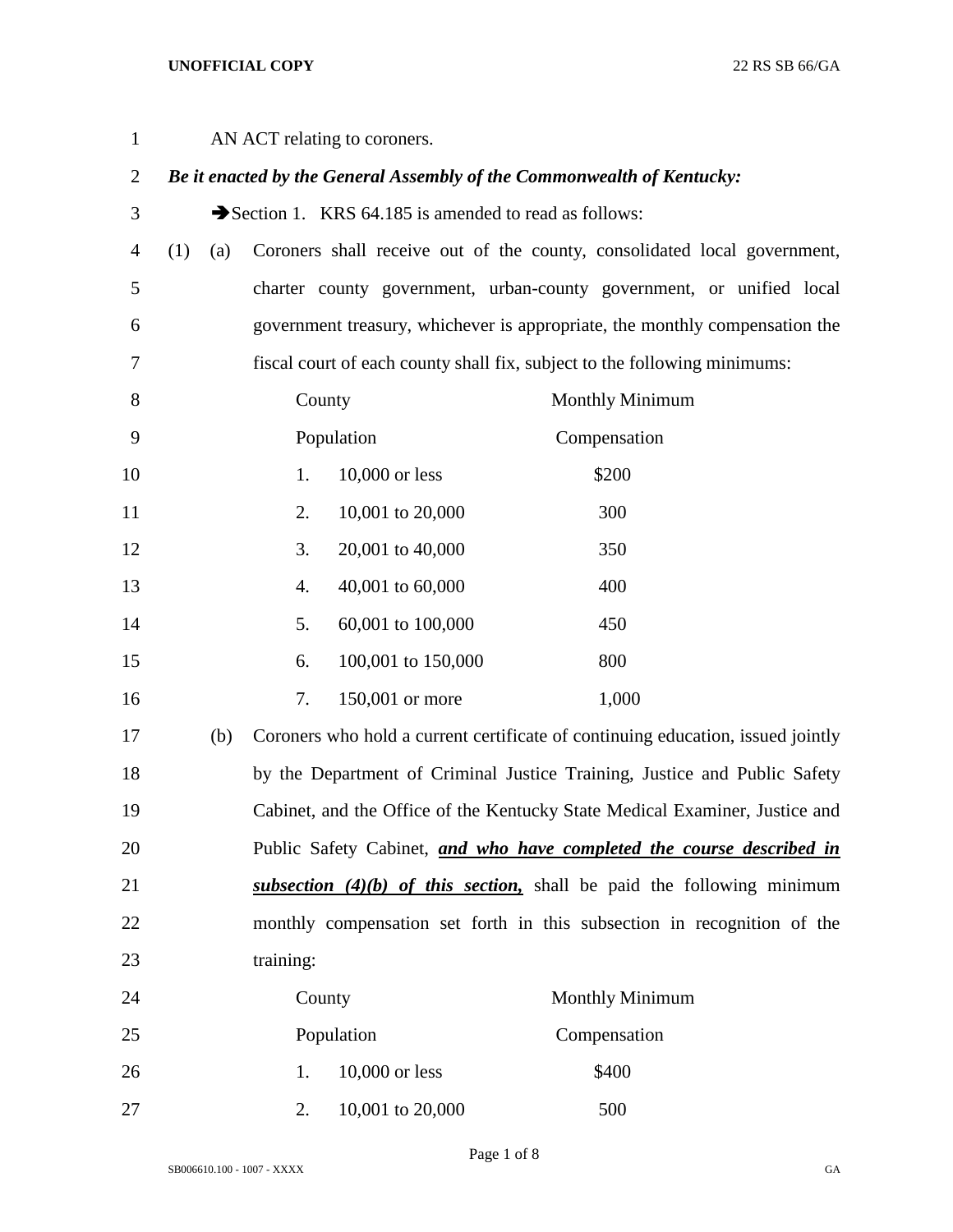| $\mathbf{1}$   |     |     | 3.                 | 20,001 to 40,000                                                       |                 | 650                                                                                      |
|----------------|-----|-----|--------------------|------------------------------------------------------------------------|-----------------|------------------------------------------------------------------------------------------|
| $\overline{2}$ |     |     | 4.                 | 40,001 to 60,000                                                       |                 | 750                                                                                      |
| 3              |     |     | 5.                 | 60,001 to 100,000                                                      |                 | 850                                                                                      |
| 4              |     |     | 6.                 | 100,001 to 150,000                                                     |                 | 1,100                                                                                    |
| 5              |     |     | 7.                 | 150,001 or more                                                        |                 | 1,300                                                                                    |
| 6              | (2) |     |                    |                                                                        |                 | Deputy coroners who hold a current certificate of continuing education, as described     |
| 7              |     |     |                    |                                                                        |                 | in subsection $(1)(b)$ of this section, and have completed the course described in       |
| 8              |     |     |                    |                                                                        |                 | subsection $(4)(b)$ of this section, shall receive out of the county, consolidated local |
| 9              |     |     |                    |                                                                        |                 | government, charter county government, urban-county government, or unified local         |
| 10             |     |     |                    |                                                                        |                 | government treasury, whichever is appropriate, the monthly compensation the fiscal       |
| 11             |     |     |                    | court of each county shall fix, subject to the following minimums:     |                 |                                                                                          |
| 12             |     |     | County             |                                                                        | Monthly Minimum |                                                                                          |
| 13             |     |     | Population         |                                                                        | Compensation    |                                                                                          |
| 14             |     | (a) | 10,000 or less     |                                                                        | \$200           |                                                                                          |
| 15             |     | (b) | 10,001 to 20,000   |                                                                        | 250             |                                                                                          |
| 16             |     | (c) | 20,001 to 40,000   |                                                                        | 275             |                                                                                          |
| 17             |     | (d) | 40,001 to 60,000   |                                                                        | 300             |                                                                                          |
| 18             |     | (e) | 60,001 to 100,000  |                                                                        | 400             |                                                                                          |
| 19             |     | (f) | 100,001 to 150,000 |                                                                        | 900             |                                                                                          |
| 20             |     | (g) | 150,001 or more    |                                                                        | 1,100           |                                                                                          |
| 21             | (3) |     |                    |                                                                        |                 | The fiscal court of any county, or the legislative body of a consolidated local          |
| 22             |     |     |                    |                                                                        |                 | government, charter county government, urban-county government, or unified local         |
| 23             |     |     |                    |                                                                        |                 | government may compensate coroners and deputy coroners an additional amount of           |
| 24             |     |     |                    | up to three hundred dollars (\$300) per month as an expense allowance. |                 |                                                                                          |
| 25             | (4) | (a) |                    |                                                                        |                 | The initial course of continuing education required under subsection $(1)(b)$ of         |

 this section shall consist of a forty (40) hour basic training course prescribed by the Justice and Public Safety Cabinet. Annually thereafter the coroner shall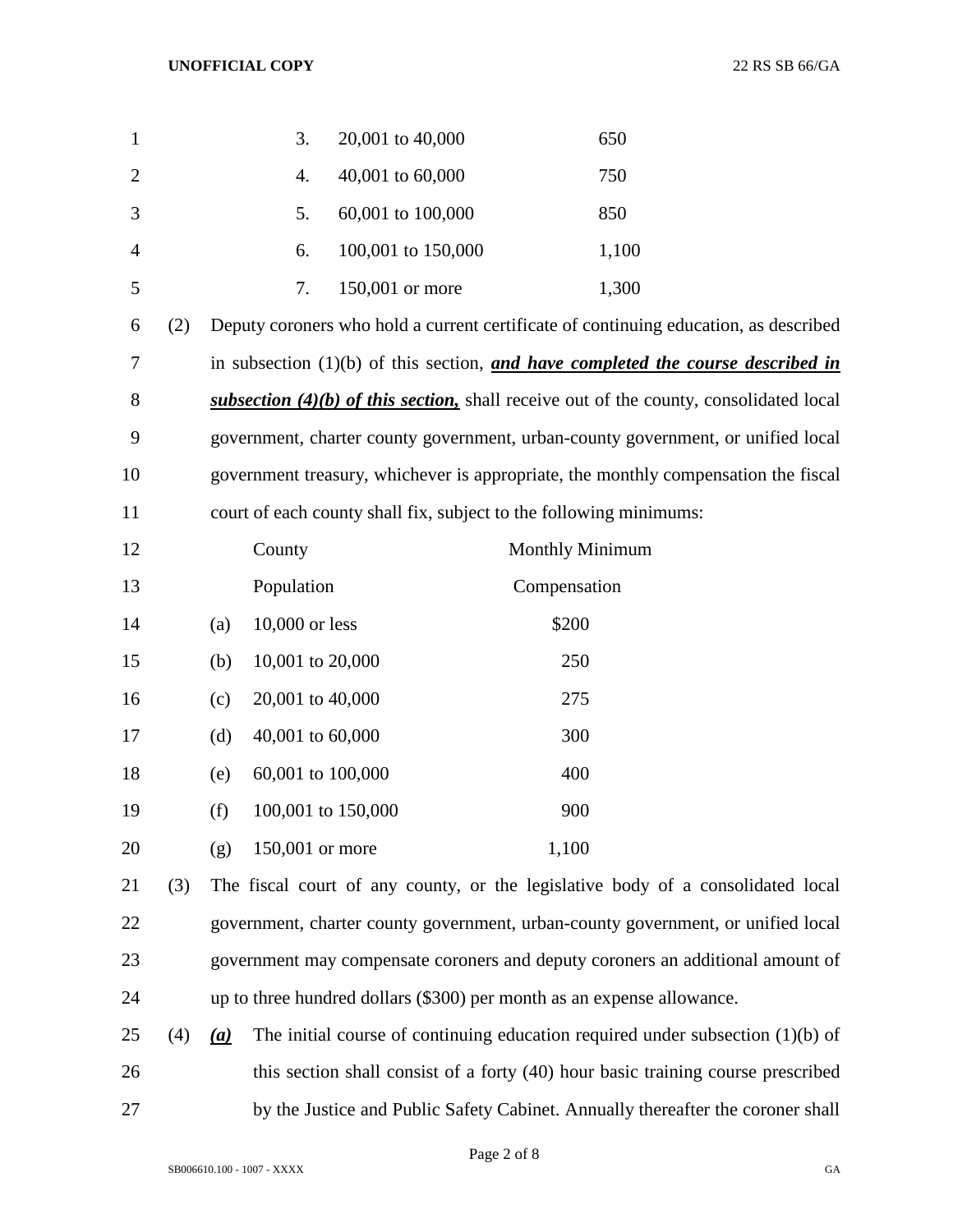attend and successfully complete at least eighteen (18) hours of approved 2 training in order to be compensated in accordance with subsection (1)(b) of this section.

| $\overline{4}$ | (b) | Within three (3) years of initially assuming office, in order to be              |
|----------------|-----|----------------------------------------------------------------------------------|
| 5              |     | compensated in accordance with subsections $(1)(b)$ and $(2)$ of this section, a |
| 6              |     | coroner or deputy coroner shall attend and complete a course of at least         |
|                |     | four (4) hours provided by the Department of Criminal Justice Training           |
| 8              |     | that shall include instruction on the grieving process and best practices for    |
| 9              |     | providing a notice of death to a spouse or next of kin and may include           |
| 10             |     | instruction on other similar topics. A coroner or deputy coroner that has        |
| 11             |     | completed the course shall not be required to retake the course.                 |

- (5) If a deputy coroner assumes the office of coroner after receiving the training stipulated in this section, the deputy coroner shall be compensated in accordance with the compensation schedule set forth in subsection (1)(b) of this section.
- (6) The number of deputy coroners in a county shall not exceed one (1) for each 16 twenty-five thousand (25,000) inhabitants, or fraction thereof, according to the most recent federal census, but every coroner may, subject to the approval of the legislative body of the county, consolidated local government, charter county government, urban-county government, or unified local government, appoint additional deputy coroners, regardless of population.

$$
21
$$
 **Section 2.** KRS 72.415 is amended to read as follows:

 (1) For the purpose of enforcing the provisions of KRS 72.410 to 72.470, coroners and deputy coroners shall have the full power and authority of peace officers in this state, including the power of arrest and the authority to bear arms, and shall have the power and authority to:

(a) Administer oaths;

(b) Enter upon public or private premises for the purpose of making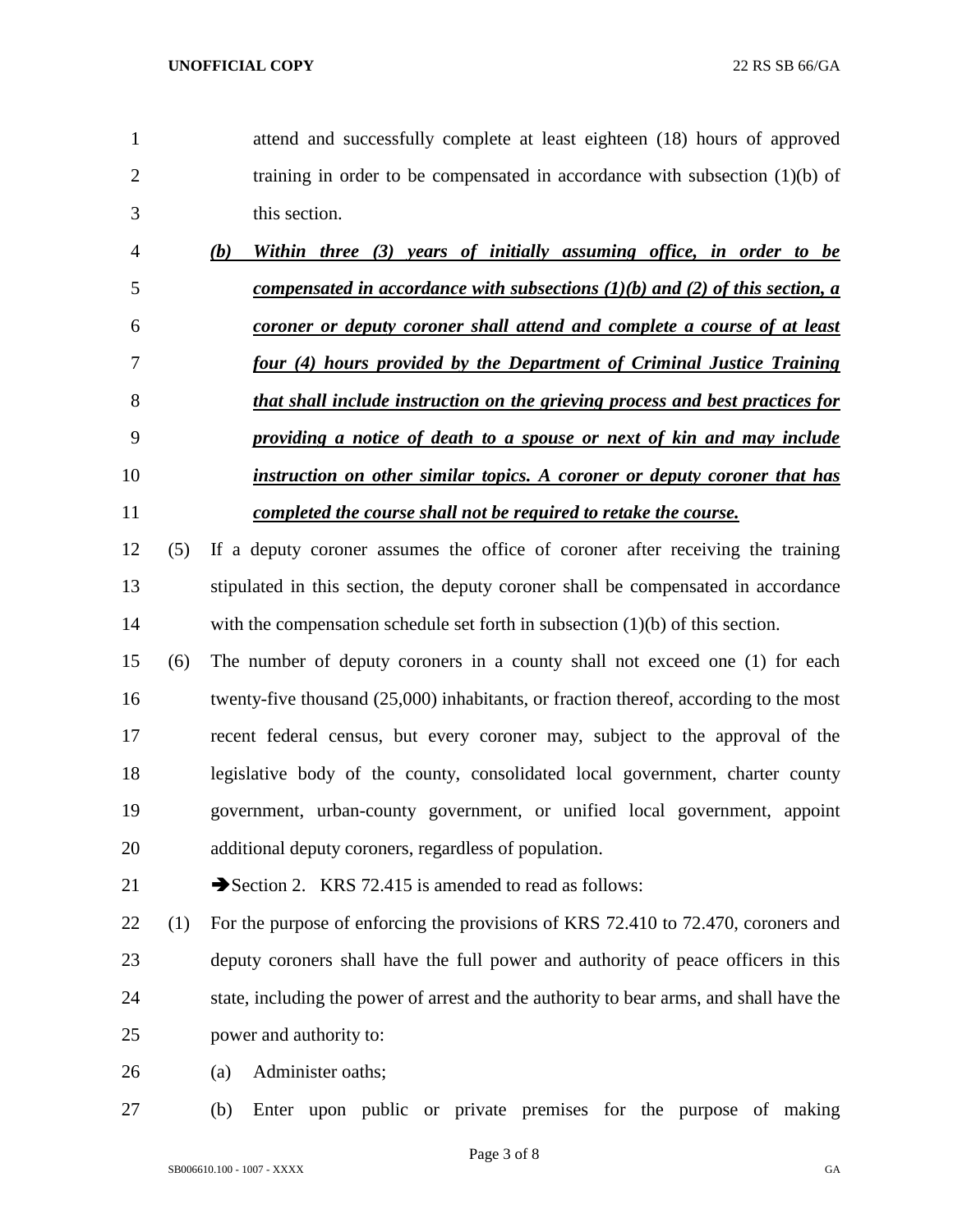| $\mathbf{1}$   |     |     | investigations;                                                                         |
|----------------|-----|-----|-----------------------------------------------------------------------------------------|
| $\overline{2}$ |     | (c) | Seize evidence;                                                                         |
| 3              |     | (d) | Interrogate persons;                                                                    |
| 4              |     | (e) | Require the production of medical records, books, papers, documents, or other           |
| 5              |     |     | evidence;                                                                               |
| 6              |     | (f) | Impound vehicles involved in vehicular deaths;                                          |
| 7              |     | (g) | Employ special investigators and photographers; and                                     |
| 8              |     | (h) | Expend funds for the purpose of carrying out the provisions of KRS 72.410 to            |
| 9              |     |     | 72.470.                                                                                 |
| 10             |     |     | The fiscal court or urban-county government shall pay all reasonable expenses           |
| 11             |     |     | incurred by the coroner and his deputy in carrying out his responsibilities under the   |
| 12             |     |     | provisions of KRS 72.410 to 72.470.                                                     |
| 13             | (2) | (a) | No person shall be eligible to hold the office of deputy coroner unless he<br><u>1.</u> |
| 14             |     |     | holds a high school diploma or its recognized equivalent. Every deputy                  |
| 15             |     |     | coroner, other than a licensed physician, shall be required as a condition              |
| 16             |     |     | of office to take during every calendar year he or she is in office the                 |
| 17             |     |     | training course of at least eighteen (18) hours provided by the                         |
| 18             |     |     | Department of Criminal Justice Training or other courses approved by                    |
| 19             |     |     | the Justice and Public Safety Cabinet after having completed the basic                  |
| 20             |     |     | training course the first year of employment. The training course shall                 |
| 21             |     |     | include material developed by the cabinet and approved by the Cabinet                   |
| 22             |     |     | for Health and Family Services on the human immunodeficiency virus                      |
| 23             |     |     | infection and acquired immunodeficiency syndrome. The material shall                    |
| 24             |     |     | include information on known modes of transmission and methods of                       |
| 25             |     |     | controlling and preventing these diseases with an emphasis on                           |
| 26             |     |     | appropriate behavior and attitude change.                                               |
|                |     |     |                                                                                         |

## *2. Within three (3) years of initially assuming office, every deputy*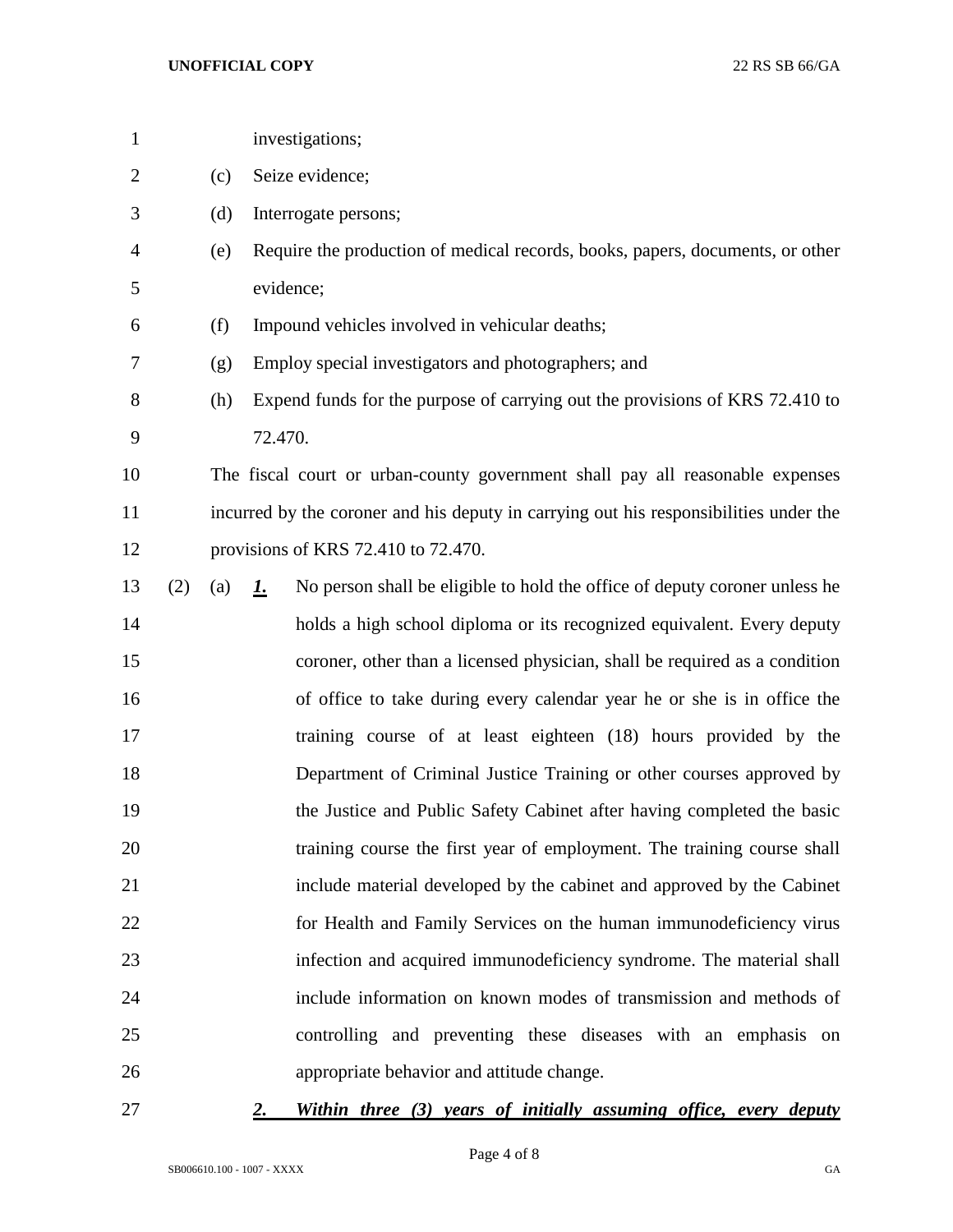| 1              |     |    | coroner shall be required as a condition of office to take a course of at                 |
|----------------|-----|----|-------------------------------------------------------------------------------------------|
| $\overline{2}$ |     |    | <u>least four (4) hours provided by the Department of Criminal Justice</u>                |
| 3              |     |    | Training that shall include instruction on the grieving process and                       |
| 4              |     |    | best practices for providing a notice of death to a spouse or next of kin                 |
| 5              |     |    | and may include instruction on other similar topics, as set out in                        |
| 6              |     |    | <u>subsection <math>(4)(b)</math> of Section 1 of this Act. A deputy coroner that has</u> |
| 7              |     |    | completed the course shall not be required to retake the course.                          |
| 8              | (b) | 1. | Any deputy coroner subject to the training requirements of paragraph (a)                  |
| 9              |     |    | of this subsection who fails to complete the mandated training shall be                   |
| 10             |     |    | ineligible to perform the duties of deputy coroner, and may be                            |
| 11             |     |    | terminated by the coroner. The coroner shall make written notification of                 |
| 12             |     |    | the deputy coroner's ineligibility to perform his or her duties to the                    |
| 13             |     |    | deputy coroner and to the fiscal court or the legislative body of the                     |
| 14             |     |    | consolidated local government, charter county government, urban-                          |
| 15             |     |    | county government, or unified local government.                                           |
| 16             |     | 2. | The deputy coroner shall regain his or her eligibility upon successful                    |
| 17             |     |    | recompletion of the initial basic training course referenced in KRS                       |
| 18             |     |    | 64.185(4), which shall be evidenced by written certification provided by                  |
| 19             |     |    | the Department of Criminal Justice Training to the coroner. Upon                          |
| 20             |     |    | receipt of the certification, the coroner shall make written notification of              |
| 21             |     |    | the reinstatement of eligibility to the deputy coroner and to the fiscal                  |
| 22             |     |    | court or the legislative body of the consolidated local government,                       |
| 23             |     |    | charter county government, urban-county government, or unified local                      |
| 24             |     |    | government.                                                                               |
| 25             |     | 3. | The compensation of a deputy coroner who becomes ineligible to                            |
| 26             |     |    | perform his or her duties under subparagraph 1. of this paragraph shall                   |

be modified as follows:

Page 5 of 8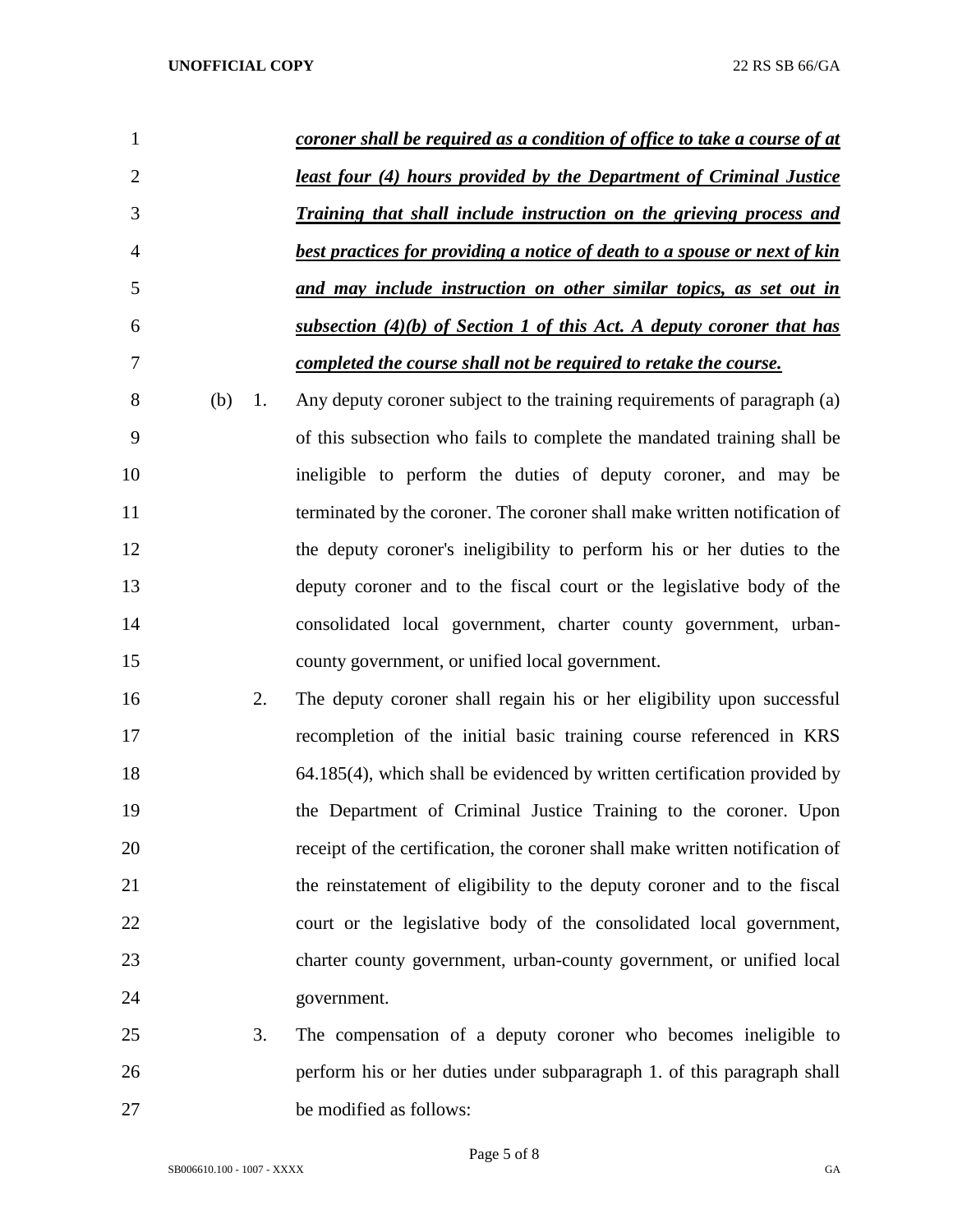| $\mathbf{1}$   | a.                       | From the coroner's written notification of ineligibility until the                 |
|----------------|--------------------------|------------------------------------------------------------------------------------|
| $\overline{2}$ |                          | deputy coroner begins the basic training course mandated by                        |
| 3              |                          | subparagraph 2. of this paragraph, the deputy coroner shall receive                |
| 4              |                          | no compensation;                                                                   |
| 5              | $\mathbf b$ .            | From the first day that the deputy coroner begins the basic training               |
| 6              |                          | course mandated by subparagraph 2. of this paragraph until written                 |
| 7              |                          | notification of course outcome is received by the coroner, the                     |
| 8              |                          | deputy coroner shall be compensated at his or her previously                       |
| 9              |                          | established rate of compensation;                                                  |
| 10             | c.                       | If the deputy coroner fails the basic training course mandated by                  |
| 11             |                          | subparagraph 2. of this paragraph, the deputy coroner shall receive                |
| 12             |                          | no compensation from the date of receipt of notification of failure                |
| 13             |                          | from Department of Criminal Justice Training to the coroner until                  |
| 14             |                          | the deputy coroner begins anew the basic training course mandated                  |
| 15             |                          | by subparagraph 2. of this paragraph, at which time the deputy                     |
| 16             |                          | coroner shall be compensated at his or her previously established                  |
| 17             |                          | rate of compensation; and                                                          |
| 18             | d.                       | If the deputy coroner successfully completes the basic training                    |
| 19             |                          | course mandated by subparagraph 2. of this paragraph as                            |
| 20             |                          | evidenced by written certification provided by the Department of                   |
| 21             |                          | Criminal Justice Training to the coroner, the deputy coroner shall                 |
| 22             |                          | receive compensation as is normally determined for deputy                          |
| 23             |                          | coroners pursuant to statute.                                                      |
| 24             | $\rightarrow$ SECTION 3. | A NEW SECTION OF KRS CHAPTER 72 IS CREATED TO                                      |
| 25             | <b>READ AS FOLLOWS:</b>  |                                                                                    |
| 26             | (I)                      | A coroner shall follow the requirements of subsection (3) of this section relating |

*to notification of a spouse, if any, or next of kin, when the coroner has reason to*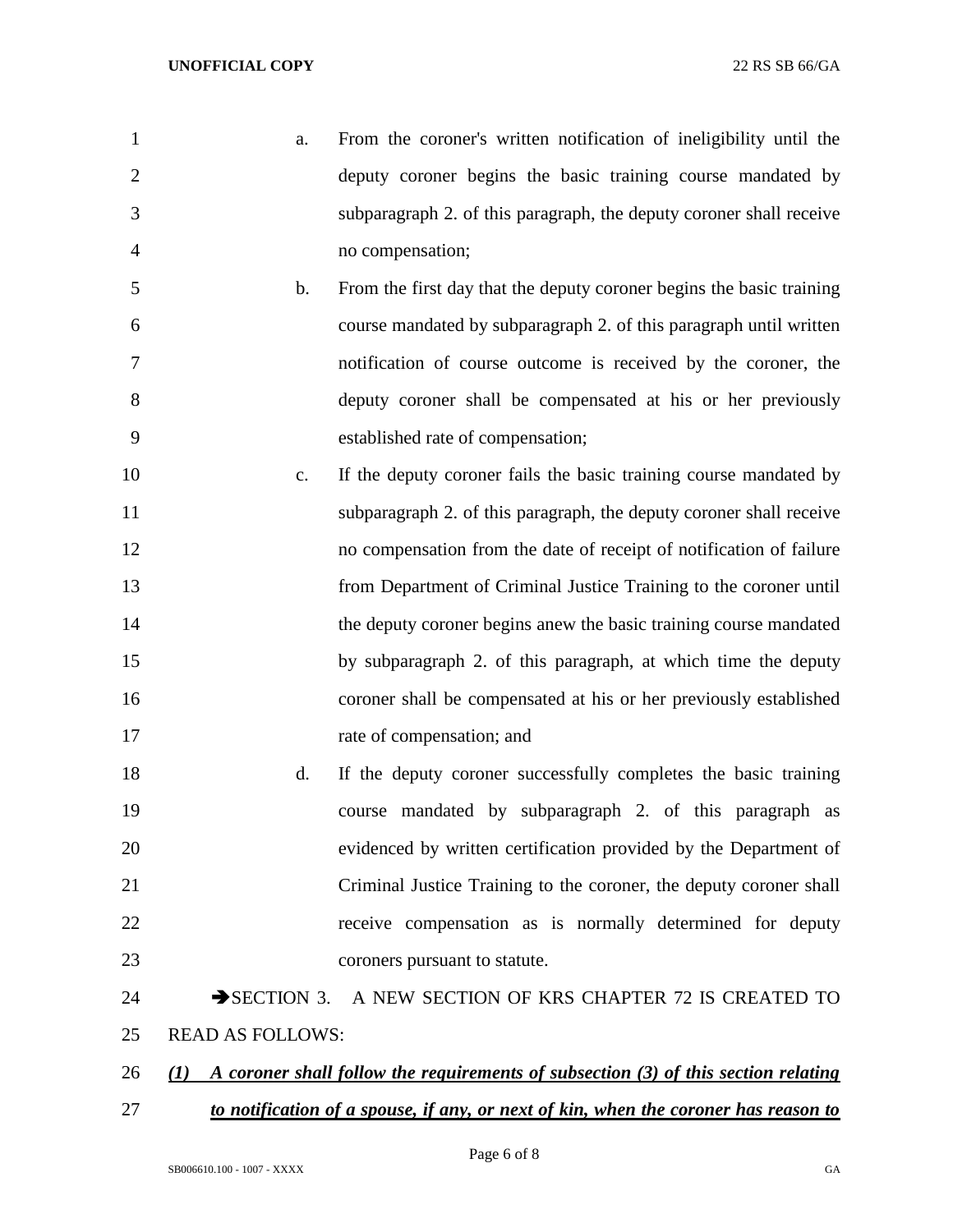## **UNOFFICIAL COPY** 22 RS SB 66/GA

| 1              |     | <u>believe that the spouse, if any, or next of kin has not yet been notified of the</u>  |
|----------------|-----|------------------------------------------------------------------------------------------|
| $\overline{2}$ |     | decedent's death, and:                                                                   |
| 3              |     | A coroner is acting under KRS 72.450 and has reason to believe that the<br>(a)           |
| 4              |     | spouse, if any, or next of kin of the decedent resides in the coroner's                  |
| 5              |     | <i>jurisdiction; or</i>                                                                  |
| 6              |     | A coroner has received notification from another official that a spouse, if<br>(b)       |
| 7              |     | any, or next of kin of a decedent resides in the coroner's jurisdiction.                 |
| 8              | (2) | A coroner is not required to follow subsection (3) of this section when the coroner      |
| 9              |     | <u>is acting under KRS 72.450, but has reason to believe that the spouse, if any, or</u> |
| 10             |     | next of kin of the decedent resides outside of the coroner's jurisdiction. In that       |
| 11             |     | event, the coroner shall only be required to contact the coroner or other official       |
| 12             |     | responsible for providing notification in that jurisdiction regarding the                |
| 13             |     | decedent's death.                                                                        |
| 14             | (3) | When providing notification to the spouse, if any, or next of kin of a decedent          |
| 15             |     | regarding the decedent's death, the coroner shall:                                       |
| 16             |     | <b>Prior to the notification:</b><br>(a)                                                 |
| 17             |     | <u>Contact, through nonemergency means and without disclosing any</u><br>1.              |
| 18             |     | information identifying the decedent or spouse, if any, or next of kin                   |
| 19             |     | of the decedent, an entity capable of providing emergency medical                        |
| 20             |     | <u>assistance;</u>                                                                       |
| 21             |     | Inform the entity that a notification is planned to take place; and<br><u>2.</u>         |
| 22             |     | Confirm that the entity is capable of providing a prompt emergency<br><u>3.</u>          |
| 23             |     | response.                                                                                |
| 24             |     | <u>Nothing in this paragraph shall be construed to prohibit a coroner from</u>           |
| 25             |     | disclosing any information identifying the decedent or spouse, if any, or                |
| 26             |     | next of kin of a decedent to an entity capable of providing emergency                    |
| 27             |     | <u>assistance in the case of an emergency;</u>                                           |